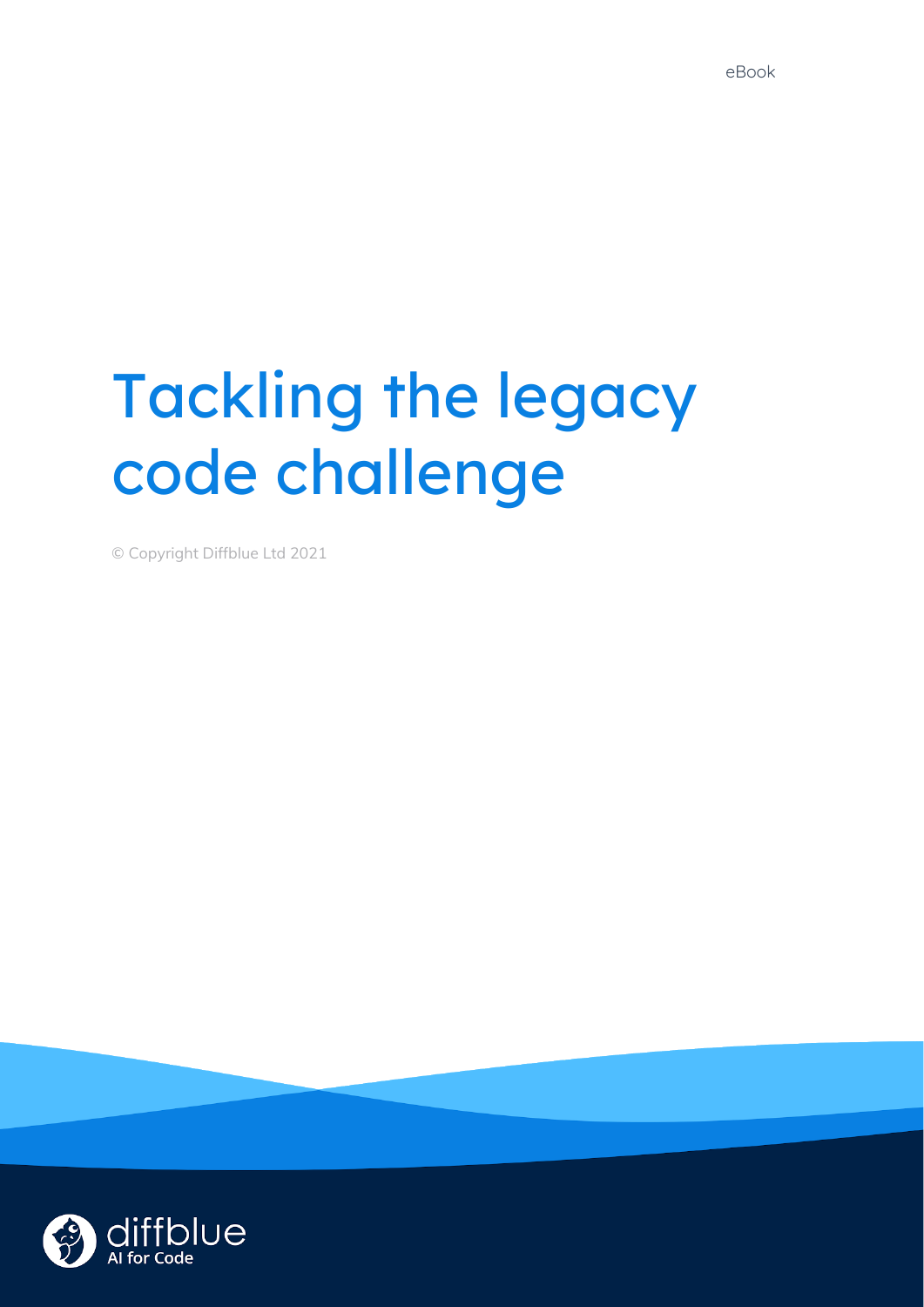# Tackling the legacy code challenge

More of the world's businesses and public services depend on well-written code than ever before. However, with rapid innovation and the constantly evolving roles of employees and contractors, knowledge of the code in an organization fades quickly, and code that is sometimes only a few years old becomes complex to maintain. Global companies are investing billions of dollars into digital programs that become full of legacy code in a handful of years, and with the move to cloud and microservices, the need to understand and transform monoliths and legacy code has become an imperative.

The characteristics of such software are the same across various organizations, especially in those highly reliant on custom software (like banks and technology firms): a piece of essential code that works but has a poor test suite. When changes are required—from small bug-fixes, to new features and requirements triggered by compliance—immense resources can be needed to ensure that even the slightest change does not break unrelated parts of the codebase. And as time progresses, the amount of technical debt incurred by ad hoc fixes increases, which means that the cost

**Find out more at [diffblue.com](https://www.diffblue.com/) 2**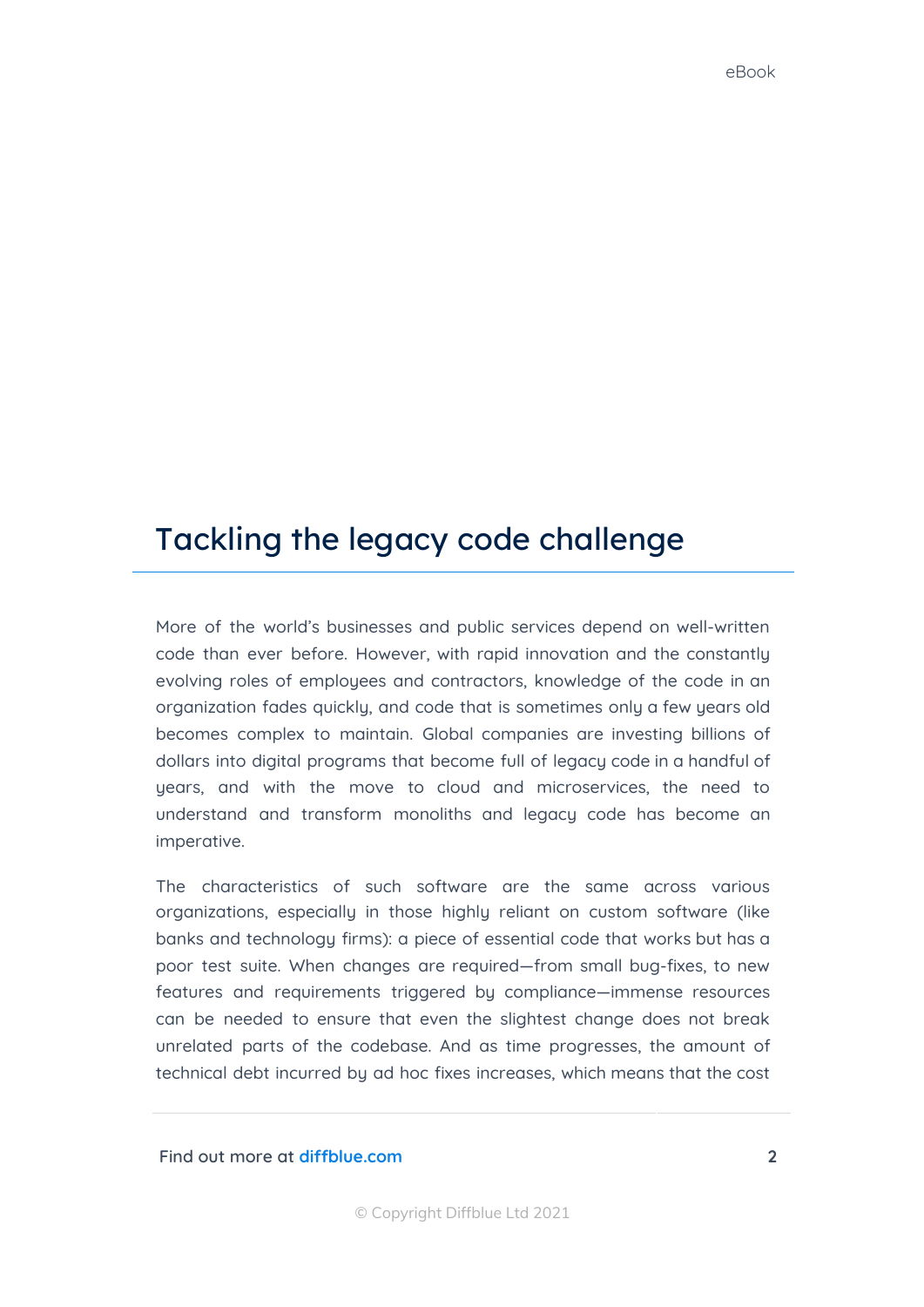and resource escalates. In 2015, Gartner estimated worldwide technical debt at more than \$1 trillion, and development teams are scared to wade into this growing mess.

## Current Alternatives

There are several established options for tackling the problems of legacy software, including:

- Rewriting code from scratch
- Using code refactoring tools
- Employing contractors to test and document
- Redeploying developers working on otherwise high-value applications to meet business needs

#### Rewrite Code

Out of all of the approaches, this is probably the most common and instinctive response from the various stakeholders. After all, if something in the total system is considered old and difficult to maintain, wouldn't just replacing it be the fastest, lowest risk approach? Well, not necessarily. First of all, almost any rewrite will require substantial additional resource and time; delays and high cost may not always be practical for the business. Secondly, the introduction of new software will no doubt increase the risk of new bugs. Third, redeploying existing staff is likely to delay other projects and deliverables, perhaps significantly. And last but not least, there are often faster, less expensive, lower-risk methods that can be employed to fix legacy code.

#### Use code refactoring tools

Products like Eclipse, NetBeans and Visual Studio offer basic refactoring functionality in their product offerings. Typically, these tools are useful in that they:

- help developers rename and safely delete instances and classes
- extract interfaces, superclasses, parameters, etc. from methods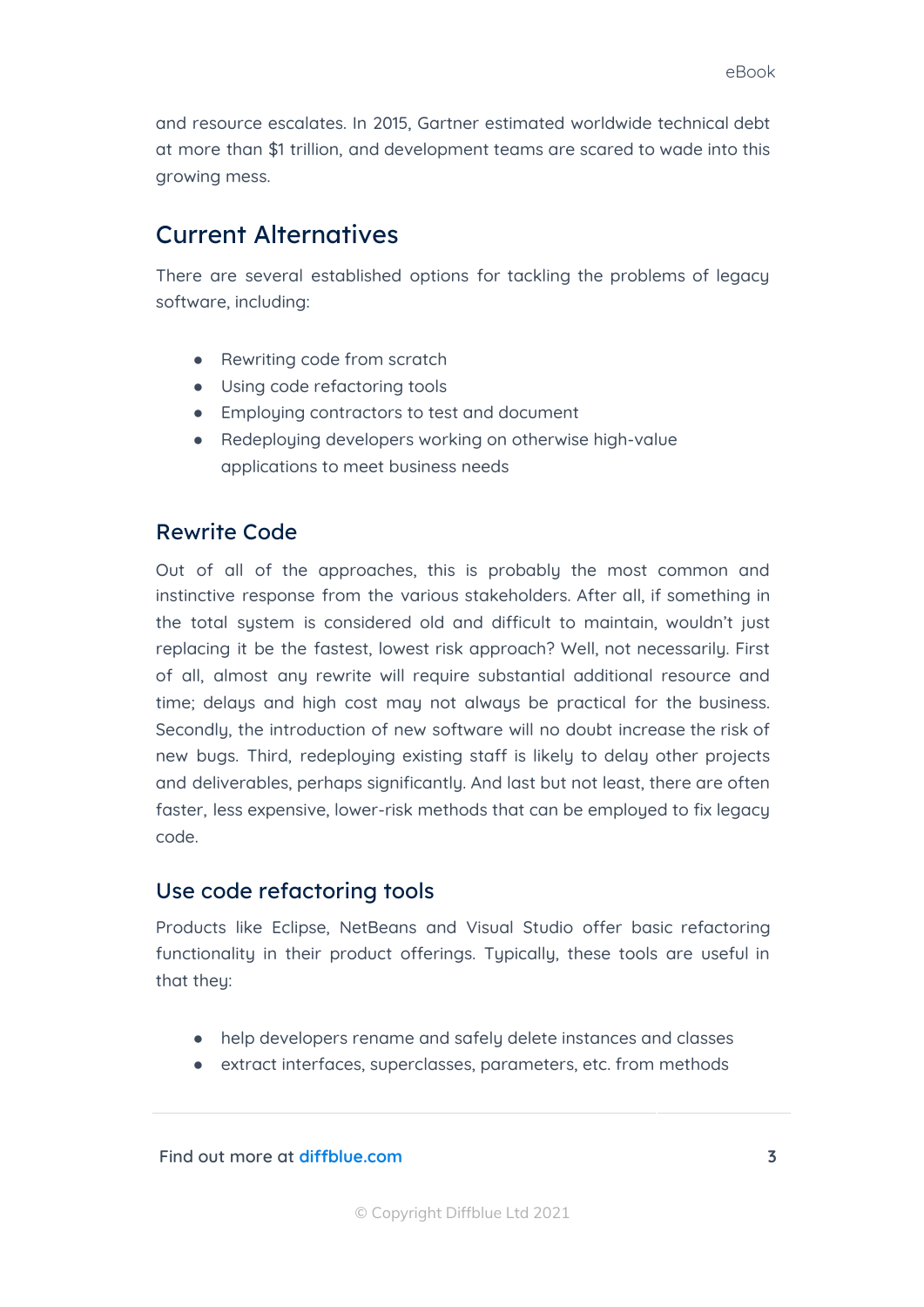● rename default namespace, remove unused references, etc.

While these capabilities are all nice to have, they work on a very local level. They neither improve code readability, nor do they boost test coverage; therefore, the code remains challenging to both change and maintain.

#### Employ contractors to test and document

Appointing external contractors to plan and execute tests and to document legacy code is a good solution in some cases. IT partners tend to be experts in the field and experienced at delivering quality results, quickly. However, while external partners may help deliver a solution to the legacy problem, it is rarely going to be a one-off cost, since legacy code takes a while to tame. In the meantime, new legacy code will be appearing. Of course, going offshore can help reduce total costs, but the budget can still run into millions of dollars per annum.

## Redeploying developers working on otherwise high-value applications to meet business needs

While business leaders often understand that unexpected interactions and bugs happen, they have a plan to move the business forward, and this is mostly driven by creating and enhancing applications. So, while developers can always be repurposed to meet pressing escalations and issues, this should be a last resort. Often, incidents and diverting resources are a clear driver to expand teams, change architectures or take on application transformation programs.

### Diffblue's approach

There is another, newer, approach to maintaining legacy code in concert with any or all of the above. We have created **[Diffblue](https://www.diffblue.com/products/) Cover**, an AI-based application that automatically generates the test suite for existing code, without human intervention and the associated delays. More tests means that unintended changes can get identified early, and do not create problems further down the development pipeline or, worse, in production. Diffblue Cover will enable you to understand the impact of changes to the